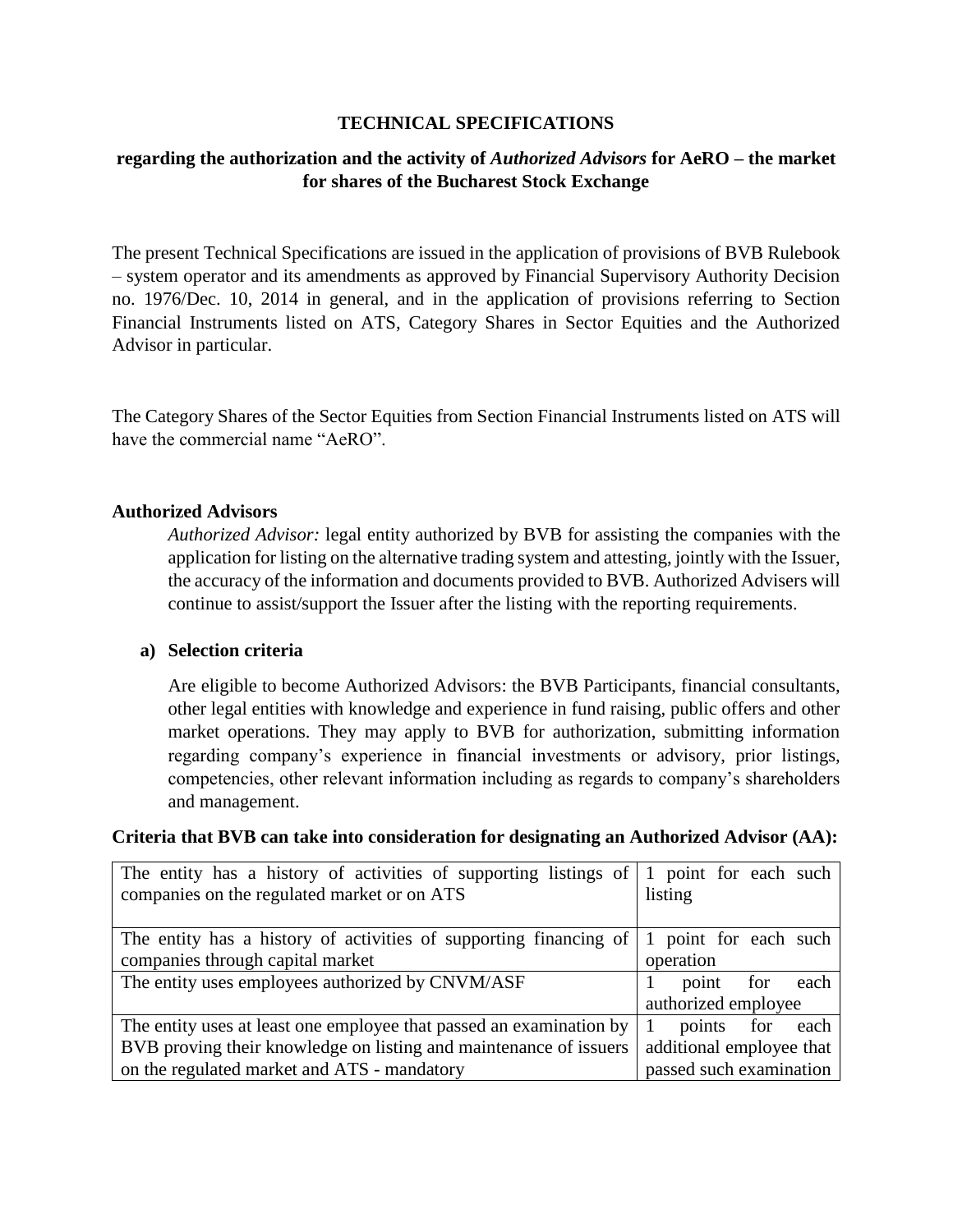| The position of control is held by persons who have experience in $\vert$ 1 point         |                       |
|-------------------------------------------------------------------------------------------|-----------------------|
| the financial market                                                                      |                       |
| The majority of the members of the Board have experience in $\vert$ 1 point for each such |                       |
| economic matters, apart from the one stemming from the functioning                        | member                |
| in the Board of the company in question                                                   |                       |
| The entity has a history of at least 1 year and submits BVB the $\vert$ 1 point           |                       |
| financial statements for this period                                                      |                       |
| The entity has an investment activity/investment operations on the $\vert$ 1 point        |                       |
| Romanian capital market                                                                   |                       |
| There are employees with managerial positions with experience in                          | 1 point for each such |
| the financial market                                                                      | employee              |

## **b) Authorization by BVB**

Any entity interested in becoming Authorized Advisor shall submit BVB with the following documents:

- A presentation of its activities which will support the application to become AA:
	- o Details about the activities in relation with listing new companies and/or supporting companies in getting access to funding
	- o Dates, names of companies, results of the activities performed
	- o Contact references of the respective companies
	- o Information about the services the entity can provide to interested companies
	- o All the agreements signed by the entity with potential issuers, without any details regarding the fees
- Corporate information:
	- o Information about the structure of shareholders, with details about significant shareholders
	- o Information about the members of the boards and CEO, plus specialized executive managers with relevant qualification and/or experience for this application (names, functions, CVs)
	- o Website
- The name of the person/persons to be examined and authorized by BVB, for proving that they have the necessary knowledge of the legal framework to be able to perform the obligations as AA
- The name of the liaison person with BVB
- A declaration of the entity, in case of being authorized, regarding management of conflict of interest:
	- o The AA cannot be involved in the management or audit process of the advised company at the moment of submitting the application for listing on ATS, nor have been in the last 12 months.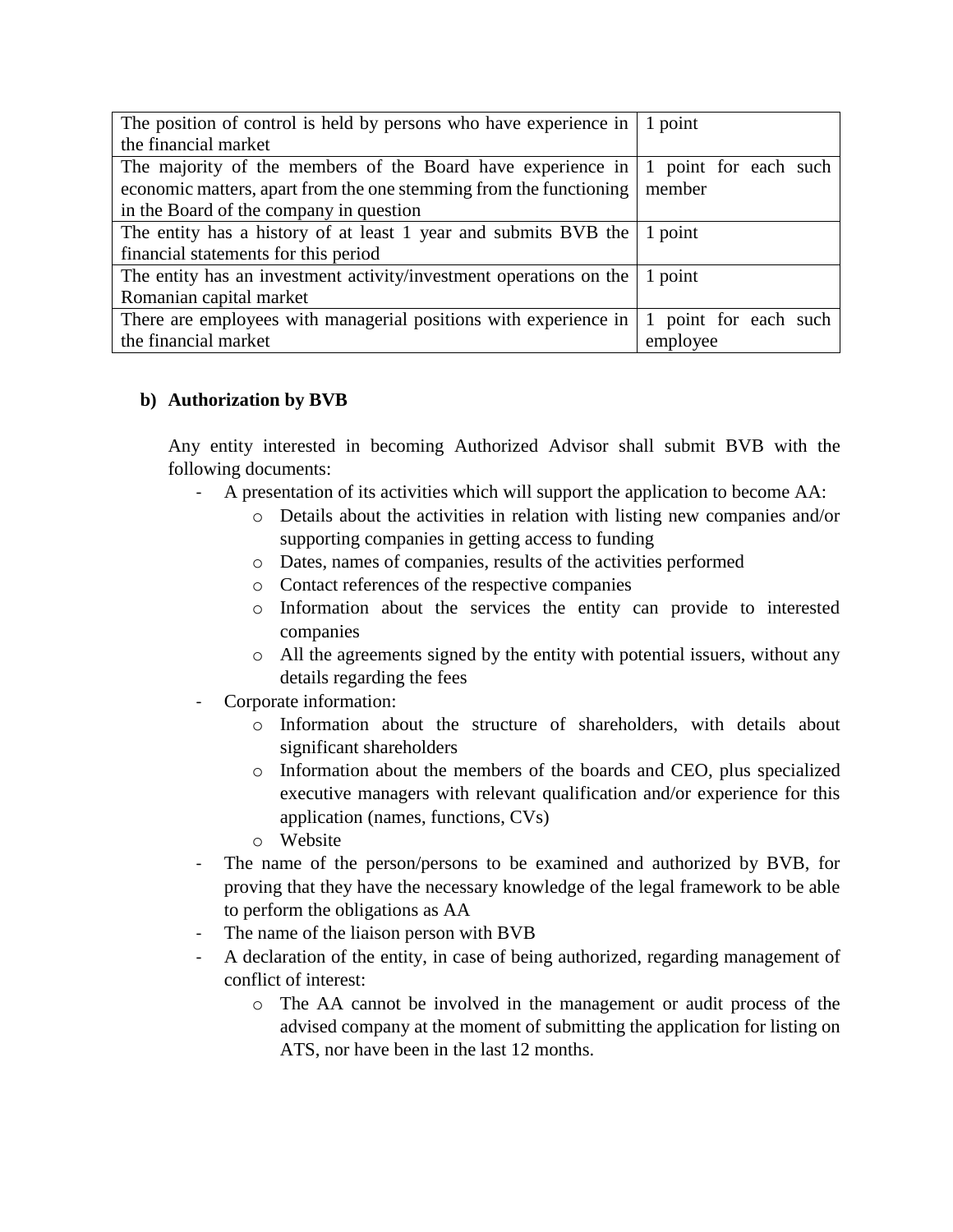- o The AA cannot hold a control position in the shareholders of the advised company except if such position was acquired during the IPO or private placement related to the listing of the company on ATS.
- A document of presentation to be published by BVB on its website Entities applying for AA must provide to BVB a commitment procedure regarding restrictive trading periods in relation to inside information referring to the issuers assisted by AA, information to which AA has access in the process of conducting its duties in this quality.
- Any other information that the entity considers relevant to support its application
- BVB may request additional information, to evaluate the criteria presented in the table above

After analyzing the application, BVB will have interviews with the applicants having at least 5 points based on the above criteria.

BVB is able to exercise discretion as to the application and interpretation of the criteria, as it thinks appropriate.

BVB reserves also the right to assess the quality of any features subject to evaluation, presented by the candidate in liaison with the set of requirements for becoming the AA.

An applicant will not necessarily be approved even if it satisfies the criteria.

BVB may accept relevant authorizations or licensing of employees of the entity granted by an authority or a market/system operator from another country as equivalent for the examination by BVB.

BVB may approve the application of an entity without applying the above criteria if it is satisfied by the reputation of the applicant, as a well-known operator in the capital market.

A member of BVB trading system is qualified as AA upon a simple request.

The BVB will analyze the applications and may request additional information. The decision of BVB will be issued in no more than 10 days after the file submitted is completed. After BVB is content with the application of the AA, there will be an Agreement signed between BVB and the AA and BVB will include the name of the entity in the list of AAs, posted on BVB website, together with the presentation document.

All AAs shall prepare and send to BVB detailed reports regarding their activity in this quality, yearly, within 2 months from the end of the previous year and anytime on BVB's request.

BVB has the right to review the list of AAs periodically and reanalyze the appropriateness of these nominations. When, as result of such analysis, BVB decides to withdraw an entity from the list, a reasoned decision will be formulated and sent to the respective entity and it will be deleted from the list on BVB website.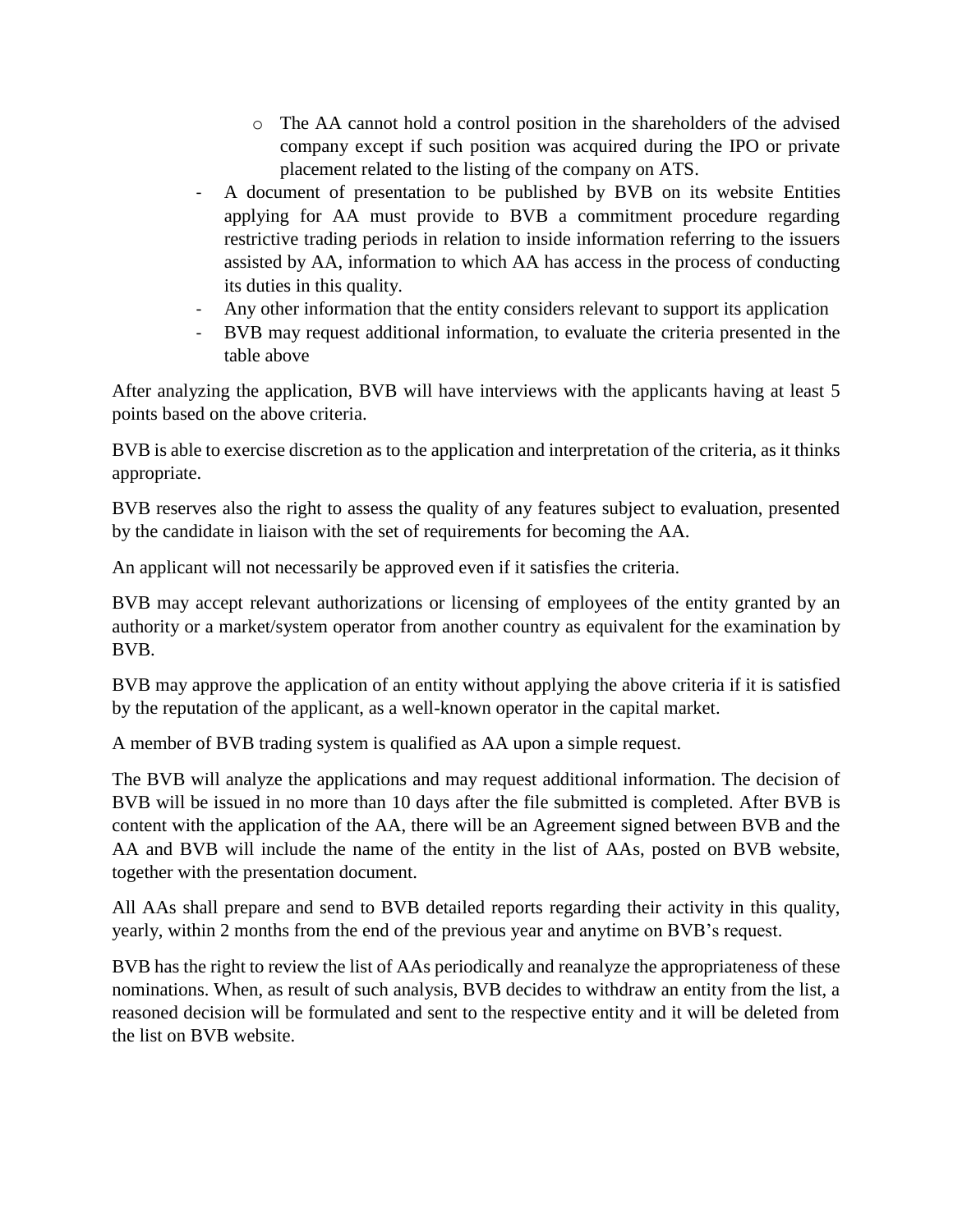## **c) Authorized Advisors' obligations to assist companies/issuers:**

# A) For listing on AeRO

- 1. Conduct a due diligence analysis on the issuer
- 2. Submit to BVB a declaration stating that the company is appropriate for the admission to trading on AeRO, that the documentation has been prepared in accordance with BVB requirements, and that the information reflects accurately and completely the facts and the situation of the issuer
- 3. Support the issuer to draft the "**Presentation Document<sup>1</sup>**" and in preparing the documentation required for listing
- 4. Include in the Presentation Document the relevant information regarding operations in connection with securities offerings by the issuer, conducted in the previous 12 months.
- 5. Assist the issuer to evaluate the foreseeable capitalization based either on a previous private placement or IPO or a history of trading on another trading venue; in their absence, it will be based on an evaluation performed by the Authorized Advisor together with the issuer, with a proper justification, considered acceptable by BVB
- 6. Support the issuer in its activities in relation with BVB, ASF and the Central Depository in order to obtain the necessary documentation to get listed on ATS
- 7. Help the company select a potential market maker and other consultants, if needed
- 8. Support the issuer in making its presentation in front of the Listing Committee of BVB
- B) For maintenance on AeRO:
	- 1. Support on an ongoing basis the issuer to perform the disclosure obligations for at least 12 months after the listing on AeRO; BVB may extend this period as it considers appropriate or shorten it on request of the issuer
	- 2. Support the issuer in providing an Investors Relations function and include the relevant information on the issuer's website
	- 3. Provide the necessary assistance to the issuer in order to comply with the **BVB Principles for Corporate Governance** for companies admitted to trading on AeRO
	- 4. Perform market maker activities if qualified
- C) For accessing funding

 $\overline{\phantom{a}}$ 

- 1. Support the issuer in structuring the funding necessities for its development and in identifying potential interested investors
- 2. Assist the issuer in selecting an investment firm if case be
- 3. Work closely with the issuer and an investment firm (if case be) to prepare and conduct a securities offerings, according to the issuer's needs and assist the issuer

<sup>&</sup>lt;sup>1</sup> The Presentation Document will have the minimum content as requested by BVB, and available on BVB website